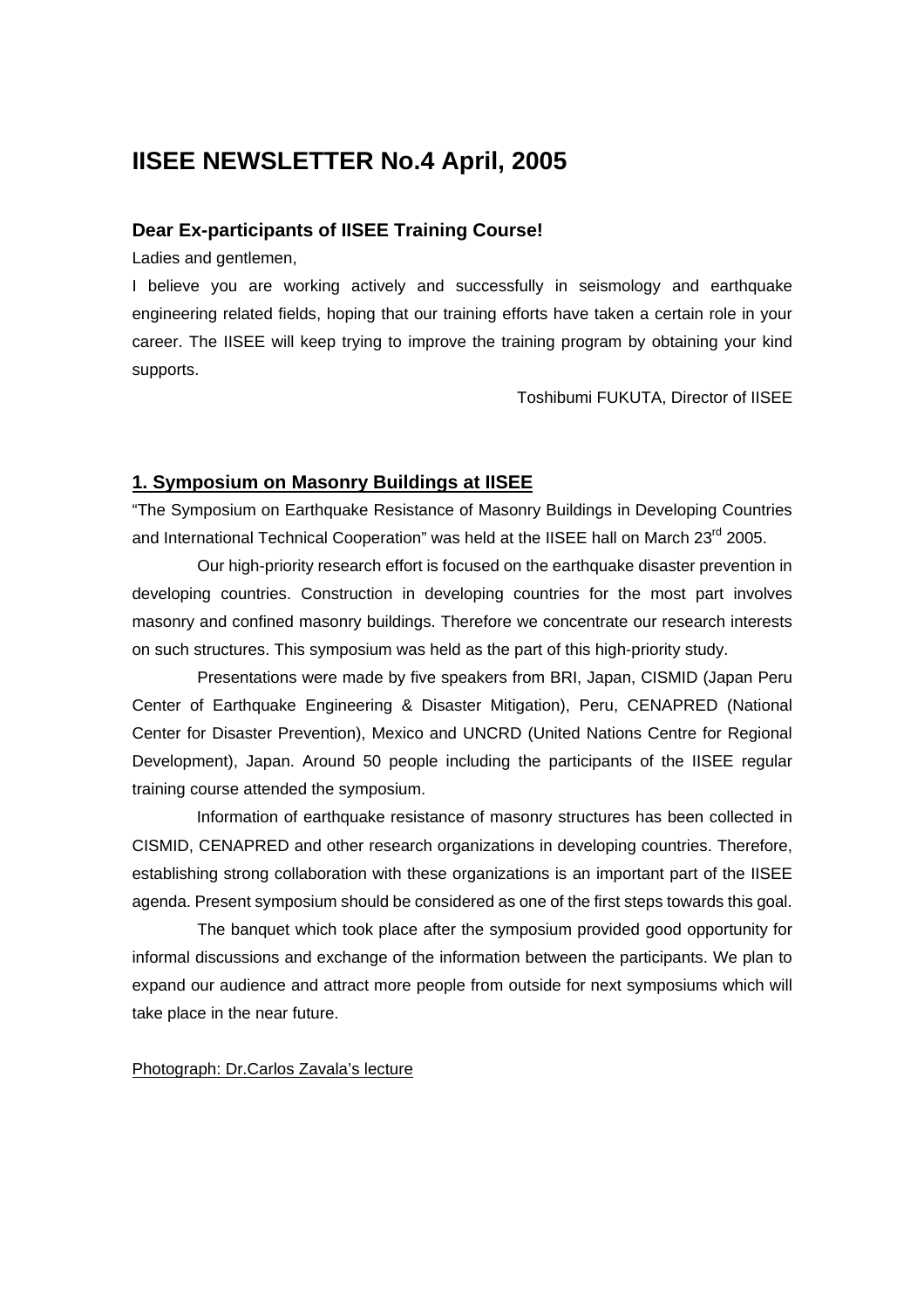

The program and the short summaries of the presentations

The chair: Dr. Taiki Saito (IISEE)

1) BRI Strategy of International Collaboration with Developing Countries: Dr. Tatsuo Narafu (Senior Coordinator for International Cooperation, BRI)

The presentation summarized current status of the International Cooperation projects (Training, JICA Technical Cooperation Projects, and Research Exchange Program) which are being conducted and supervised by the BRI. A new project entitled "Housing with Enhanced Earthquake Resistance in Developing Countries" has been introduced. This project will start from the beginning of the next fiscal year.

2) Real-Scale Structure Tests on a Two Story Brick Building Constructed with Handmade Bricks: Dr. Carlos Zavala (CISMID, PERU)

This presentation reported the results of the real-scale earthquake resistance tests performed on two story brick buildings. These tests were carried out by CISMID in collaboration with BIR and so on.

3) Study of the Lateral Resistance of Brick Walls and Their Rehabilitation: Dr. Oscar Lopez (CENAPRED, MEXICO)

This presentation outlined basic reinforcement methods which could be applied to the exposed parts of walls. The results of the wall reinforcement with a wire mesh have been reported. These structural studies were conducted on a stand-alone brick structure.

4) Activities of UNCRD for Safer Communities: Dr. Kenji Okazaki (UNCRD, JAPAN) This presentation described the educational activities and promotion of the advanced technologies for safer housing.